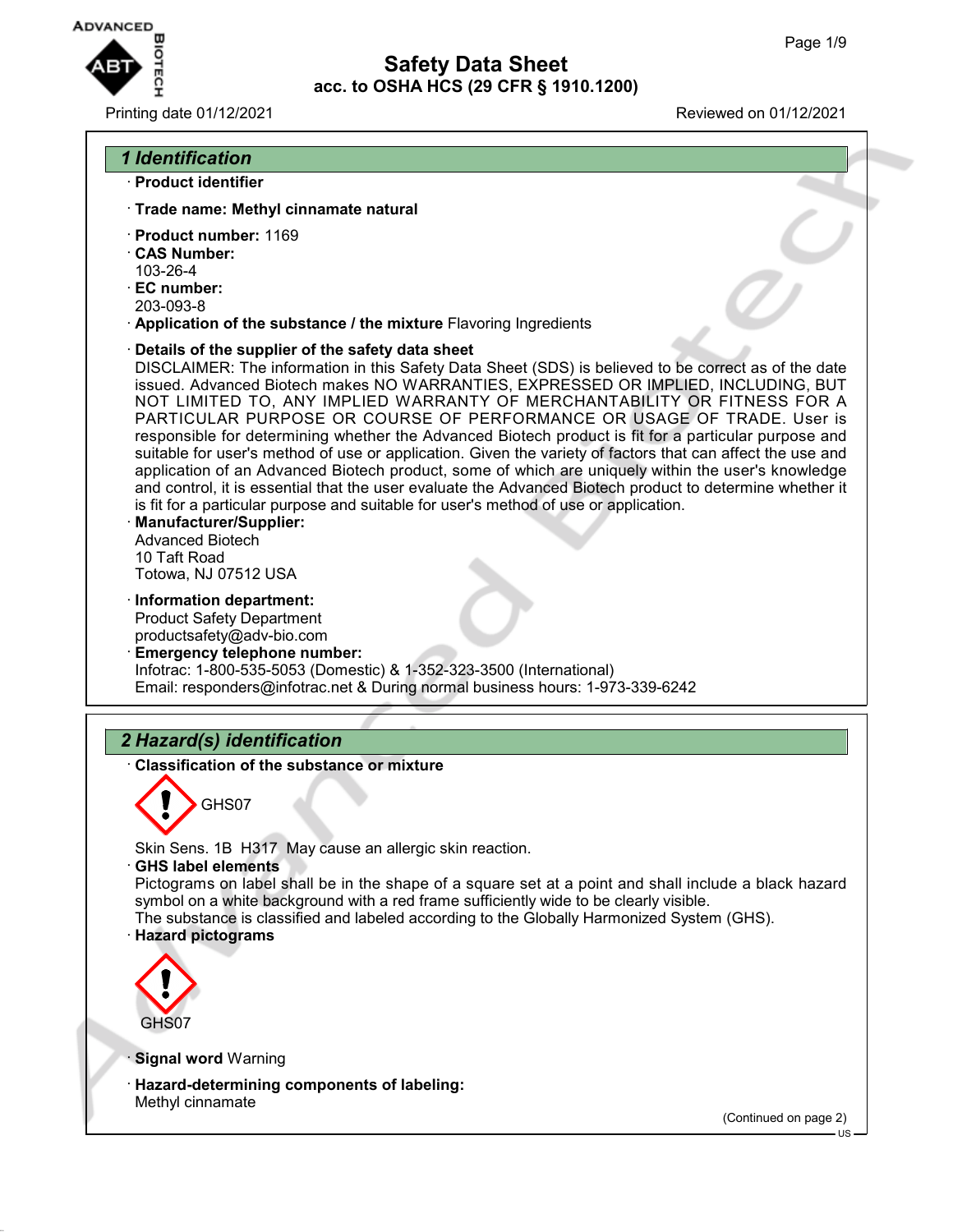

Printing date 01/12/2021 Reviewed on 01/12/2021



**Safety Data Sheet acc. to OSHA HCS (29 CFR § 1910.1200)**

### *4 First-aid measures*

### · **Description of first aid measures**

- · **After inhalation:** Supply fresh air; consult doctor in case of complaints.
- · **After skin contact:** Immediately rinse with water.
- · **After eye contact:** Rinse opened eye for several minutes under running water.
- · **After swallowing:** If symptoms persist consult doctor.
- · **Information for doctor:**
- · **Most important symptoms and effects, both acute and delayed** No further relevant information available.
- · **Indication of any immediate medical attention and special treatment needed** No further relevant information available.

(Continued on page 3)

US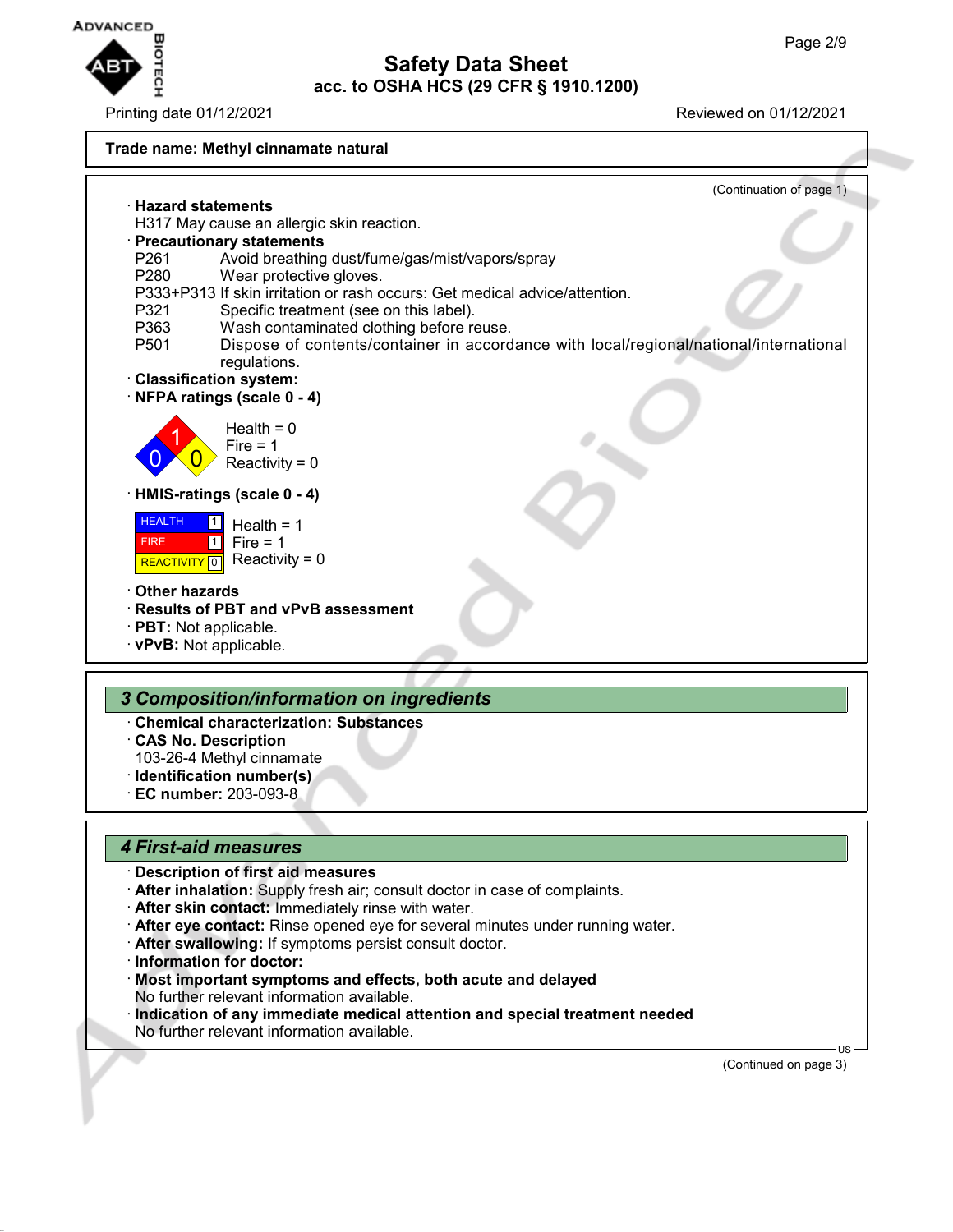

#### **Trade name: Methyl cinnamate natural**

(Continuation of page 2)

#### *5 Fire-fighting measures*

- · **Extinguishing media**
- · **Suitable extinguishing agents:**
- CO2, powder or alcoholresistant foam.

CO2, extinguishing powder or water spray. Fight larger fires with water spray or alcohol resistant foam. Use fire fighting measures that suit the environment.

- · **Special hazards arising from the substance or mixture** No further relevant information available.
- · **Advice for firefighters**
- · **Protective equipment:** No special measures required.
- · **Additional information** Cool endangered receptacles with water spray. Collect contaminated fire fighting water separately. It must not enter the sewage system.

#### *6 Accidental release measures*

· **Personal precautions, protective equipment and emergency procedures** Not required.

- · **Environmental precautions:** Do not allow to enter sewers/ surface or ground water.
- · **Methods and material for containment and cleaning up:** Dispose contaminated material as waste according to item 13.
- Ensure adequate ventilation.
- **Reference to other sections**

See Section 7 for information on safe handling.

See Section 8 for information on personal protection equipment.

- See Section 13 for disposal information.
- · **Protective Action Criteria for Chemicals**
- · **PAC-1:**

Substance is not listed.

· **PAC-2:**

Substance is not listed.

· **PAC-3:**

Substance is not listed.

## *7 Handling and storage*

- · **Handling:**
- · **Precautions for safe handling** Ensure good ventilation/exhaustion at the workplace.
- · **Information about protection against explosions and fires:** No special measures required.
- · **Conditions for safe storage, including any incompatibilities**
- · **Storage:**
- · **Requirements to be met by storerooms and receptacles:** No special requirements.

Please refer to product specification for product storage requirements.

· **Information about storage in one common storage facility:** Not required.

- · **Further information about storage conditions:** None.
- · **Specific end use(s)** No further relevant information available.

(Continued on page 4)

US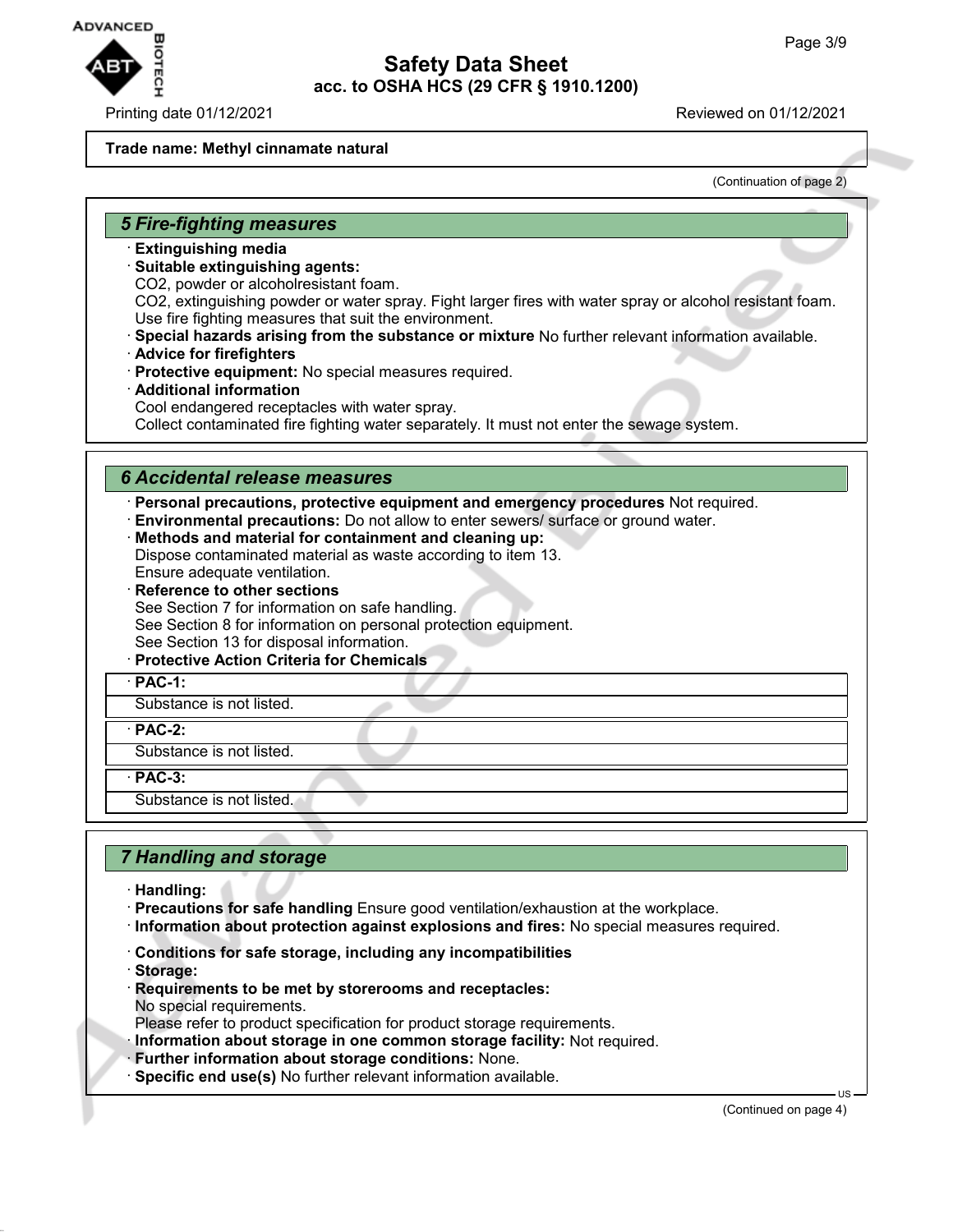US



## **Safety Data Sheet acc. to OSHA HCS (29 CFR § 1910.1200)**

#### **Trade name: Methyl cinnamate natural**

(Continuation of page 3)

### *8 Exposure controls/personal protection*

· **Additional information about design of technical systems:** No further data; see item 7.

- · **Control parameters**
- · **Components with limit values that require monitoring at the workplace:** Not required.
- · **Additional information:** The lists that were valid during the creation were used as a basis.
- · **Exposure controls**
- · **Personal protective equipment:**
- · **General protective and hygienic measures:** Wash hands before breaks and at the end of work. · **Breathing equipment:**
- In case of brief exposure or low pollution use respiratory filter device. In case of intensive or longer exposure use respiratory protective device that is independent of circulating air.
- · **Protection of hands:**



Protective gloves

The glove material has to be impermeable and resistant to the product/ the substance/ the preparation. Due to missing tests no recommendation to the glove material can be given for the product/ the preparation/ the chemical mixture.

Selection of the glove material should be based on consideration of the penetration times, rates of diffusion and the degradation

· **Material of gloves**

The selection of the suitable gloves does not only depend on the material, but also on further marks of quality and varies from manufacturer to manufacturer.

· **Penetration time of glove material**

The exact break through time has to be determined by the manufacturer of the protective gloves and has to be observed.

· **Eye protection:** Not required.

| 9 Physical and chemical properties                    |                                    |  |  |  |
|-------------------------------------------------------|------------------------------------|--|--|--|
| Information on basic physical and chemical properties |                                    |  |  |  |
| <b>General Information</b>                            | Molecular Weight: 162.19 g/mol     |  |  |  |
| · Appearance:                                         |                                    |  |  |  |
| Form:                                                 | Crystalline                        |  |  |  |
| Color:                                                | According to product specification |  |  |  |
| · Odor:                                               | According to product specification |  |  |  |
| Odor threshold:                                       | Not determined.                    |  |  |  |
| · pH-value:                                           | Not applicable.                    |  |  |  |
| Change in condition                                   |                                    |  |  |  |
| <b>Melting point/Melting range:</b>                   | 34.5-36.5 °C (94.1-97.7 °F)        |  |  |  |
| <b>Boiling point/Boiling range:</b>                   | 262 °C (503.6 °F)                  |  |  |  |
| · Flash point:                                        | 121 °C (249.8 °F)                  |  |  |  |
| · Flammability (solid, gaseous):                      | Product is not flammable.          |  |  |  |
| · Decomposition temperature:                          | Not determined.                    |  |  |  |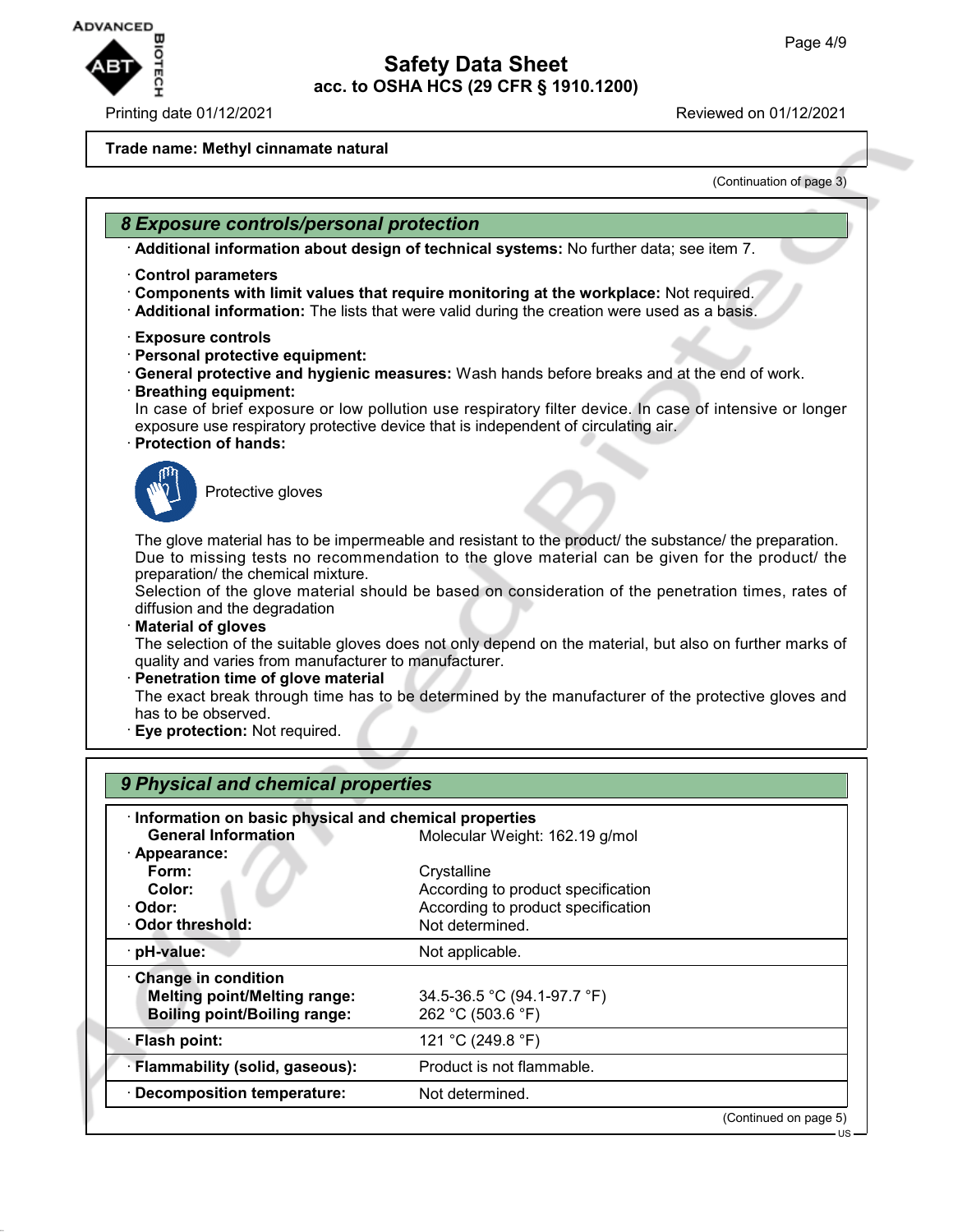

Printing date 01/12/2021 Reviewed on 01/12/2021

#### **Trade name: Methyl cinnamate natural**

|                                                            | (Continuation of page 4)                      |
|------------------------------------------------------------|-----------------------------------------------|
| · Auto igniting:                                           | Not determined.                               |
| Danger of explosion:                                       | Product does not present an explosion hazard. |
| · Explosion limits:                                        |                                               |
| Lower:                                                     | Not determined.                               |
| Upper:                                                     | Not determined.                               |
| · Vapor pressure:                                          | Not applicable.                               |
| Density at 20 $^{\circ}$ C (68 $^{\circ}$ F):              | 1.09 $g/cm^3$ (9.09605 lbs/gal)               |
| <b>Relative density</b>                                    | Not determined.                               |
| · Vapor density                                            | Not applicable.                               |
| <b>Evaporation rate</b>                                    | Not applicable.                               |
| · Solubility in / Miscibility with                         |                                               |
| Water:                                                     | Insoluble.                                    |
| · Partition coefficient (n-octanol/water): Not determined. |                                               |
| · Viscosity:                                               |                                               |
| Dynamic:                                                   | Not applicable.                               |
| Kinematic:                                                 | Not applicable.                               |
| <b>VOC content:</b>                                        | 0.00%                                         |
| Solids content:                                            | 100.0 %                                       |
| <b>Other information</b>                                   | No further relevant information available.    |
|                                                            |                                               |

## *10 Stability and reactivity*

· **Reactivity** No further relevant information available.

- · **Chemical stability**
- · **Thermal decomposition / conditions to be avoided:**
- No decomposition if used according to specifications.
- · **Possibility of hazardous reactions** No dangerous reactions known.
- · **Conditions to avoid** No further relevant information available.
- · **Incompatible materials:** No further relevant information available.
- · **Hazardous decomposition products:** No dangerous decomposition products known.

## *11 Toxicological information*

- · **Information on toxicological effects**
- · **Acute toxicity:**

#### · **LD/LC50 values that are relevant for classification:**

**ATE (Acute Toxicity Estimate)**

Oral LD50 2610 mg/kg (ATE)

#### **CAS: 103-26-4 Methyl cinnamate**

Oral LD50 2610 mg/kg (ATE)

2610 mg/kg (rat)

## · **Primary irritant effect:**

· **on the skin:** No irritant effect.

(Continued on page 6)

US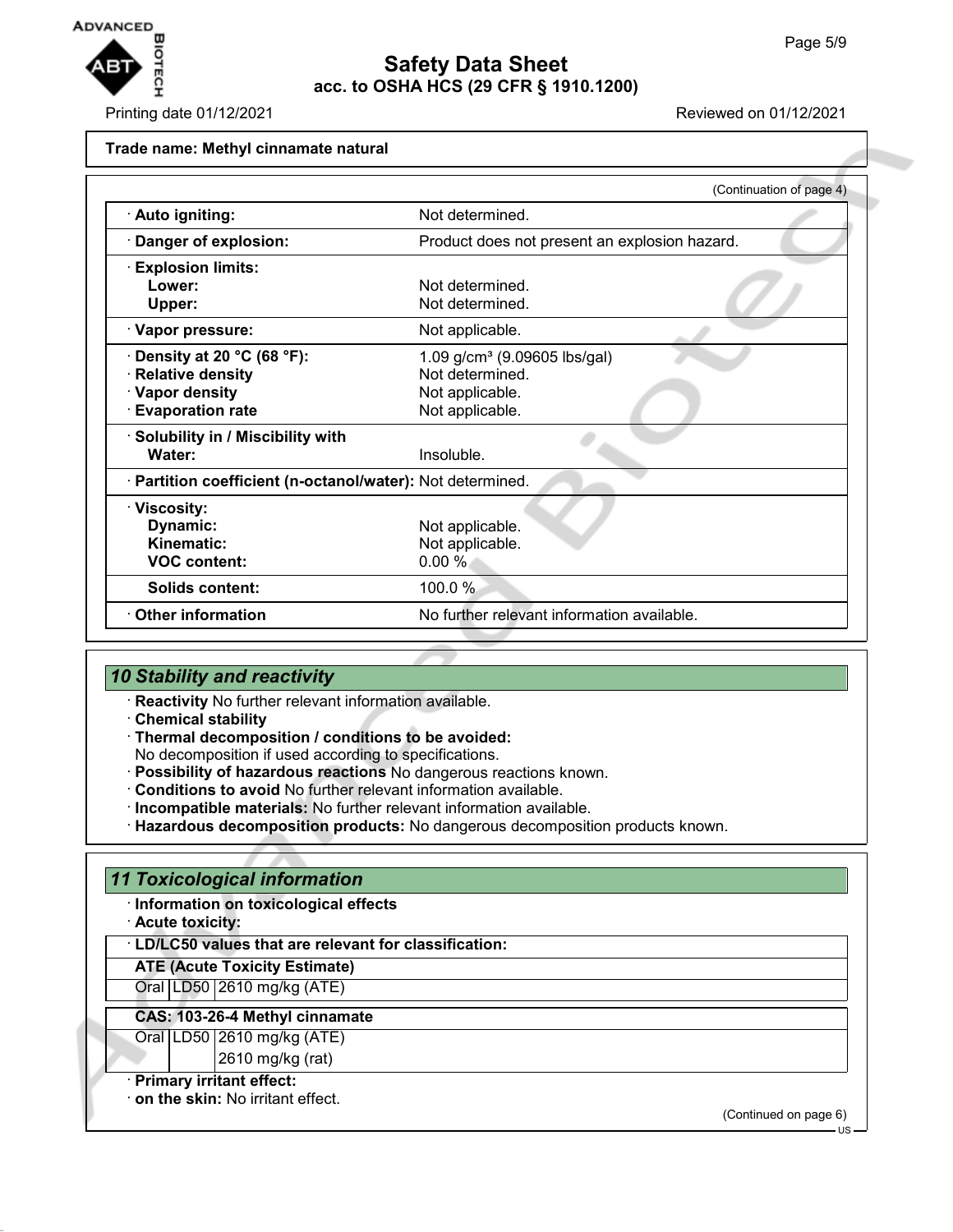

(Continuation of page 5)

#### **Trade name: Methyl cinnamate natural**

- · **on the eye:** No irritating effect.
- · **Sensitization:** No sensitizing effects known.
- · **Additional toxicological information:**

· **Carcinogenic categories**

· **IARC (International Agency for Research on Cancer)**

Substance is not listed.

· **NTP (National Toxicology Program)**

Substance is not listed.

· **OSHA-Ca (Occupational Safety & Health Administration)**

Substance is not listed.

## *12 Ecological information*

- · **Toxicity**
- · **Aquatic toxicity:** No further relevant information available.
- · **Persistence and degradability** No further relevant information available.
- · **Behavior in environmental systems:**
- · **Bioaccumulative potential** No further relevant information available.
- · **Mobility in soil** No further relevant information available.
- · **Additional ecological information:**
- · **General notes:**

Water hazard class 1 (Assessment by list): slightly hazardous for water

Do not allow undiluted product or large quantities of it to reach ground water, water course or sewage system.

- · **Results of PBT and vPvB assessment**
- · **PBT:** Not applicable.
- · **vPvB:** Not applicable.
- · **Other adverse effects** No further relevant information available.

## *13 Disposal considerations*

- · **Waste treatment methods**
- · **Recommendation:**

Must not be disposed of together with household garbage. Do not allow product to reach sewage system.

- · **Uncleaned packagings:**
- · **Recommendation:** Disposal must be made according to official regulations.

| Not Regulated |                       |
|---------------|-----------------------|
|               |                       |
|               | (Continued on page 7) |
|               | Not Regulated         |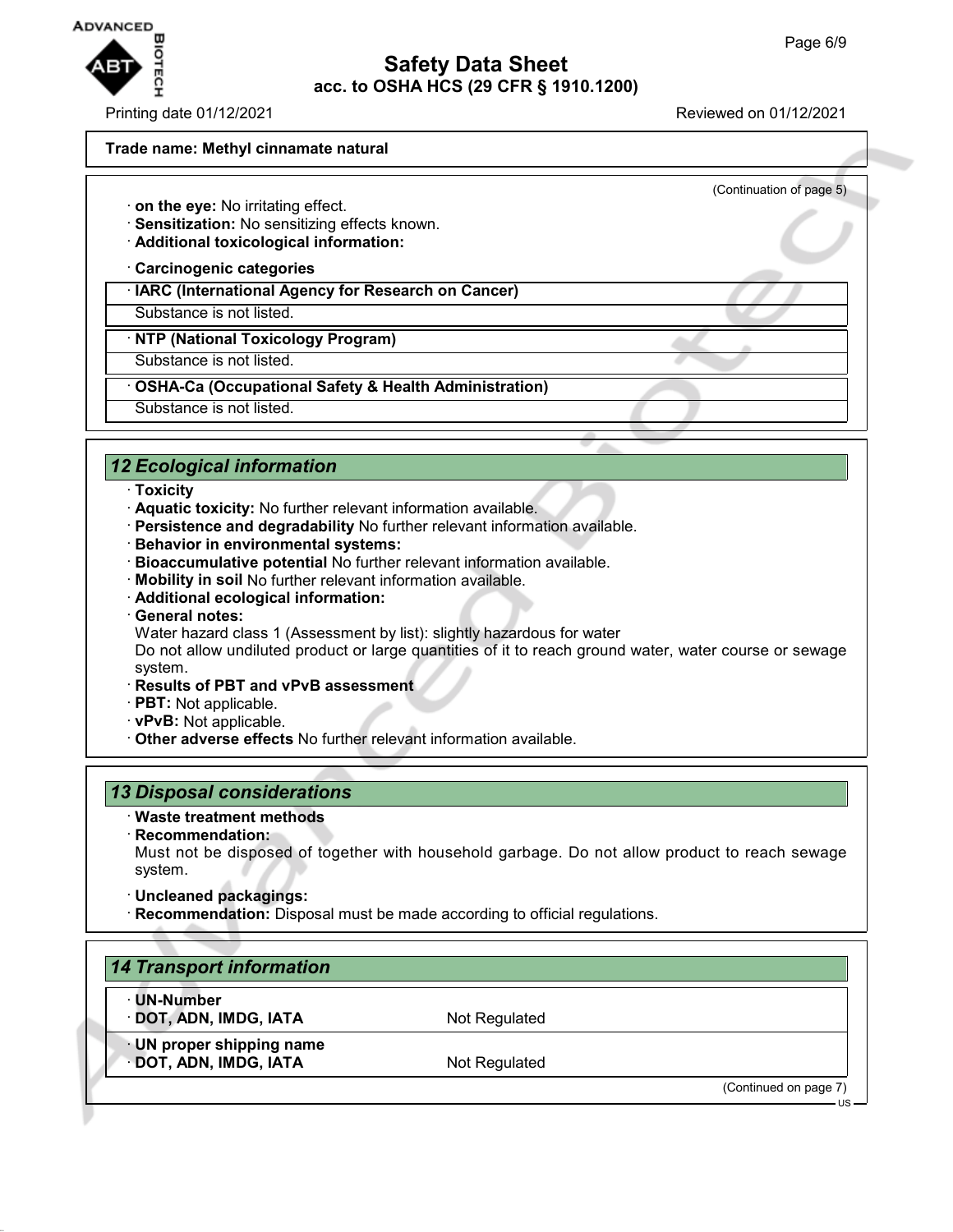

#### Printing date 01/12/2021 Reviewed on 01/12/2021

#### **Trade name: Methyl cinnamate natural**

|                                                                            | (Continuation of page 6)                             |
|----------------------------------------------------------------------------|------------------------------------------------------|
| · Transport hazard class(es)                                               |                                                      |
| · DOT, ADN, IMDG, IATA<br>· Class                                          | Not Regulated                                        |
| · Packing group<br>· DOT, IMDG, IATA                                       | Not Regulated                                        |
| <b>Environmental hazards:</b><br>· Marine pollutant:                       | No                                                   |
| · Special precautions for user                                             | Not applicable.                                      |
| Transport in bulk according to Annex II of<br>MARPOL73/78 and the IBC Code | Not applicable.                                      |
| · Transport/Additional information:                                        | Not dangerous according to the above specifications. |
| · UN "Model Regulation":                                                   | Not Regulated                                        |

## *15 Regulatory information*

· **Safety, health and environmental regulations/legislation specific for the substance or mixture** · **Sara**

| Substance is not listed. |  |
|--------------------------|--|

· **Section 313 (Specific toxic chemical listings):**

**Section 355 (extremely hazardous substances):** 

Substance is not listed.

· **TSCA (Toxic Substances Control Act):**

**ACTIVE** 

· **Hazardous Air Pollutants**

Substance is not listed.

· **Proposition 65**

· **Chemicals known to cause cancer:**

Substance is not listed.

· **Chemicals known to cause reproductive toxicity for females:**

Substance is not listed.

· **Chemicals known to cause reproductive toxicity for males:**

Substance is not listed.

· **Chemicals known to cause developmental toxicity:**

Substance is not listed.

· **Carcinogenic categories**

· **EPA (Environmental Protection Agency)**

Substance is not listed.

· **TLV (Threshold Limit Value established by ACGIH)**

Substance is not listed.

(Continued on page 8)

US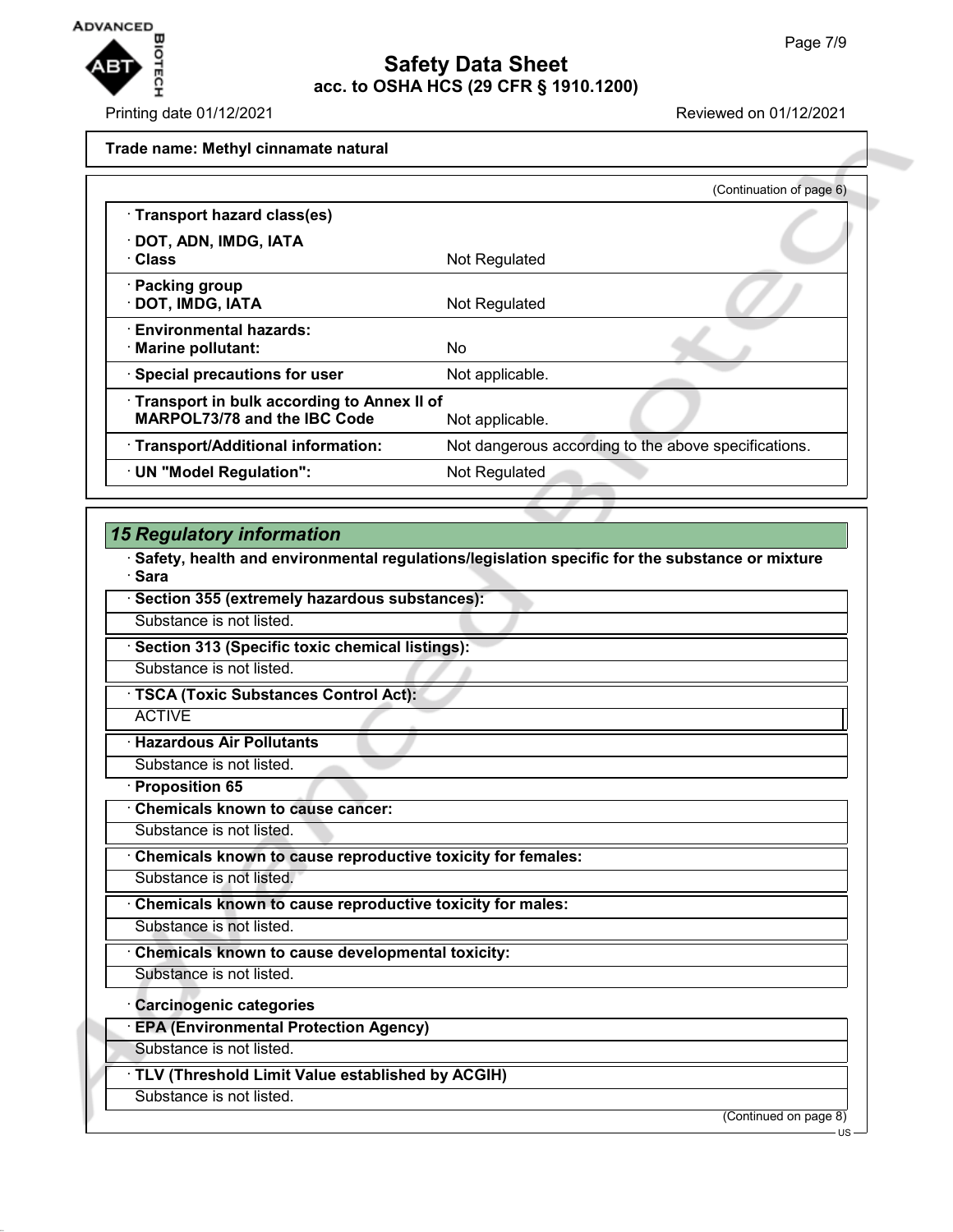

Printing date 01/12/2021 Reviewed on 01/12/2021

#### **Trade name: Methyl cinnamate natural**



· **Date of preparation / last revision** 01/12/2021 / 1

· **Abbreviations and acronyms:**

ADR: Accord relatif au transport international des marchandises dangereuses par route (European Agreement Concerning the International Carriage of Dangerous Goods by Road) IMDG: International Maritime Code for Dangerous Goods

- DOT: US Department of Transportation
- IATA: International Air Transport Association

ACGIH: American Conference of Governmental Industrial Hygienists

- EINECS: European Inventory of Existing Commercial Chemical Substances
- CAS: Chemical Abstracts Service (division of the American Chemical Society)
- NFPA: National Fire Protection Association (USA)
- HMIS: Hazardous Materials Identification System (USA)

VOC: Volatile Organic Compounds (USA, EU) LC50: Lethal concentration, 50 percent

- LD50: Lethal dose, 50 percent
- PBT: Persistent, Bioaccumulative and Toxic

vPvB: very Persistent and very Bioaccumulative

NIOSH: National Institute for Occupational Safety

(Continued on page 9)

US